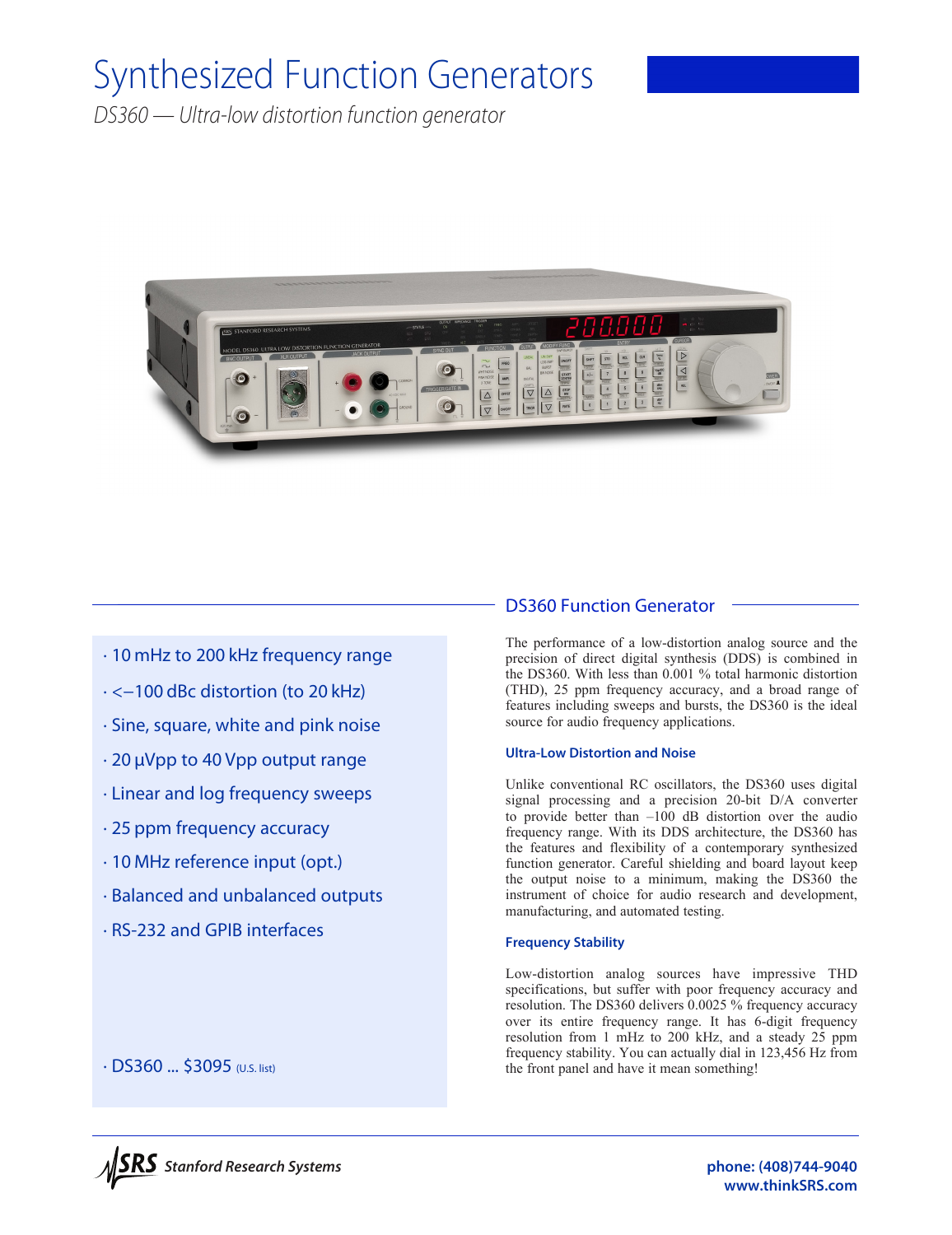#### **Waveforms**

The DS360 generates clean sine waves and square waves, as well as a two-tone signal for IMD testing. The two-tone signal is defined as either two sine waves, or a sine wave and square wave. Both frequency and amplitude are independently set for the two waves allowing standard two-tone formats like SMPTE, DIM and CCIF to be generated. In addition to standard waveforms, the DS360 outputs white noise, pink noise and band-limited white noise.

#### **Audio Outputs**

All functions and parameters are easily set using the frontpanel keypad and spin knob. A wide variety of amplitude units including Vrms, Vpp, dBV, dBm and dBrel can be selected. Front-panel outputs including XLR, BNC and dual banana jacks assure compatibility with any system. The outputs can be configured as balanced or unbalanced, with amplitudes from 20.0  $\mu$ Vpp to 80.0 Vpp (balanced) and 10.0  $\mu$ Vpp to 40.0 Vpp (unbalanced). Chassis ground and output common banana jacks are also provided.

#### **Sweeps and Bursts**

Unlike single frequency analog sources, the DS360 generates low-distortion frequency sweeps over its entire frequency range. Linear and log sweeps are set between 10 mHz and 200 kHz with sweep times between 0.3 ms and 100 s. Sweeps can be single-shot or repetitive, and the instrument can sweep both up and down in frequency. The DS360 provides outstanding amplitude flatness (0.5 % up to 20 kHz) during frequency sweeps, and has a TTL level sweep marker output for synchronizing external equipment.

The DS360 also creates tone bursts of sine waves and square waves. The number of ON cycles, repetition rate, and the OFF amplitude level can all be adjusted. Sweeps and bursts may be triggered from the internal rate generator or an external trigger, or they can be externally gated.

#### **Computer Control**

The DS360 is designed for benchtop use as well as automated testing. With standard IEEE-488.2 (GPIB) and RS-232 interfaces, the DS360 is fully programmable — a feature seldom found in low-distortion sources. All instrument functions can be controlled or queried through the computer interfaces.



*THD vs. Frequency (Hz)*

*Residual distortion for a 1 kHz, 28Vrms (balanced) sine wave after passing through a non-distorting notch filter to attenuate the fundamental.*



*THD+ N vs. Frequency (Hz)*



*DS360 rear panel*



**www.thinkSRS.com**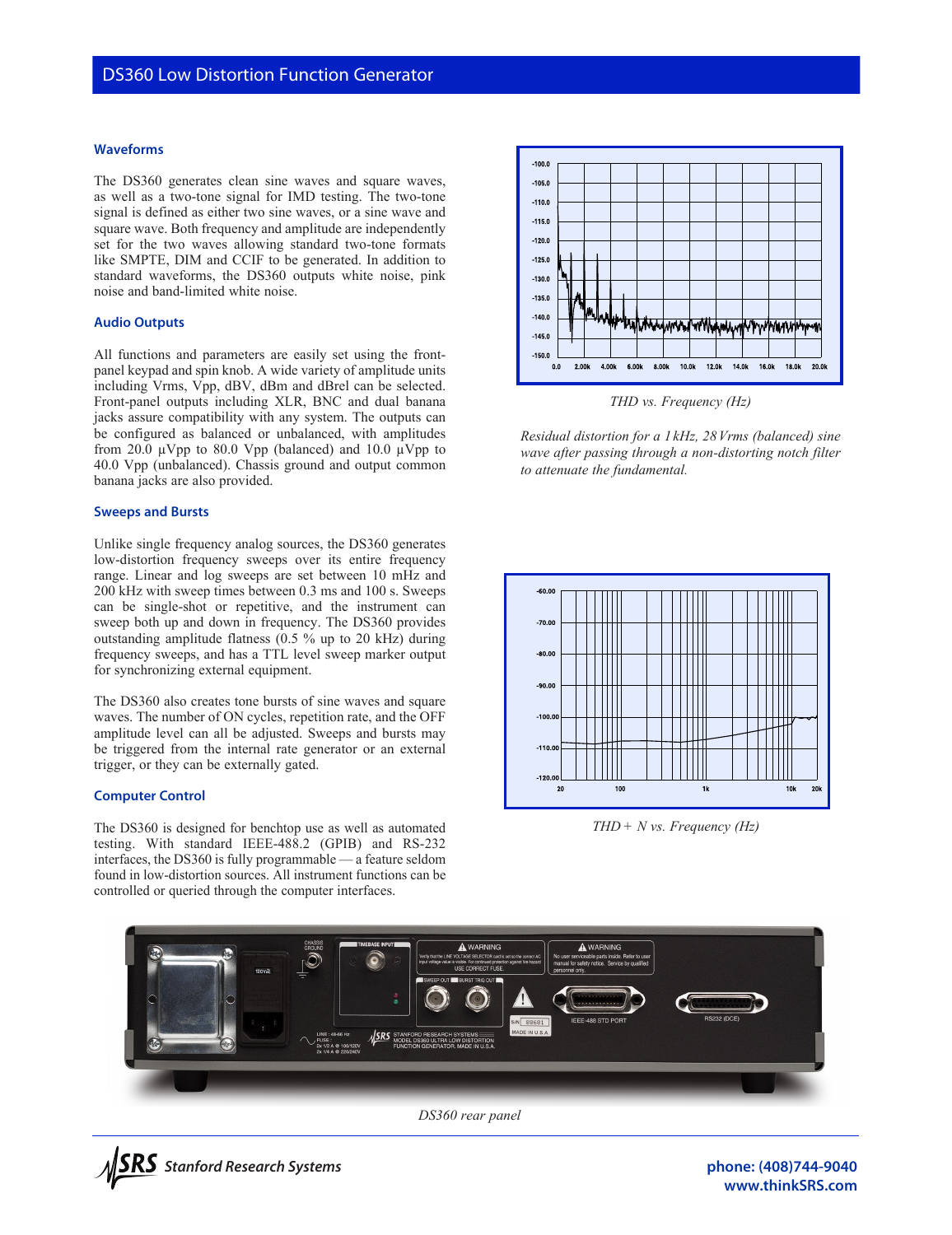# DS360 Specifications

#### **Waveforms**

#### *Sine*

```
Frequency range 0.01 Hz to 200.000 kHz
THD (1Vrms unbalanced, 2Vrms balanced)
    (<5 kHz) –110 dB (typ.), –106 dB (max.)
    (5 to 20 kHz) –104 dB (typ.), –98 dB (max.)
    (20 to 40 \text{ kHz}) -100 \text{ dB (typ.)}, -96 \text{ dB (max.)}(40 \text{ to } 100 \text{ kHz}) –90 dB (typ.), -85 \text{ dB (max.)}(100 to 200 \text{ kHz}) –76 dB (typ.), –68 dB (max.)
THD (10Vrms unbalanced, 20Vrms balanced)
    (<5.0 kHz) –109 dB (typ.), -105 dB (max.)
    (5 to 20 kHz) -103 dB (typ.), -98 dB (max.)
    (20 to 40 \text{ kHz}) – 98 B (typ.), -93 dB (max.)
    (40 to 100 \text{ kHz}) –88 dB (typ.), –83 dB (max.)
    (100 to 200 kHz) –76 dB (typ.), –68 dB (max.)
```
#### *Square*

Rise time  $1.3 \,\mu s$ 

Frequency range 0.01 Hz to 200 kHz Even harmonics  $\leq -60$  dBc (to 20 kHz)

#### *White Noise*

Bandwidth DC to 200 kHz Flatness <1.0 dB, 1 Hz to  $100 \text{ kHz}$ Crest factor 11 dB

*Pink Noise* 

Bandwidth 10Hz to 200 kHz Flatness  $<$ 3.0 dB (20 Hz to 20 kHz) (measured using 1/3 oct. analysis) Crest factor 12 dB

#### *Bandwidth Limited Noise*

| Bandwidth          | 100 Hz, 200 Hz, 400 Hz, 800 Hz,      |
|--------------------|--------------------------------------|
|                    | 1.6 kHz, 3.2 kHz, 6.4 kHz, 12.8 kHz, |
|                    | 25.6 kHz, 51.2 kHz, 102.4 kHz        |
| Center frequency   | 0 Hz to 200.0 kHz                    |
|                    | (200 Hz increments)                  |
| Flatness (in band) | $< 1.0$ dB                           |
| Crest factor       |                                      |
| <b>Baseband</b>    | 12 dB (0 Hz center frequency)        |
| Non-baseband       | 15dB                                 |
|                    |                                      |
|                    |                                      |

### *Two-Tone*

Square frequency 0.1 Hz to 5 kHz Square resolution 2 digits<br>SFDR  $>90 \text{ dB}$ 

Type Sine-sine, sine-square Sine frequency 0.01 Hz to 200 kHz  $>90$  dB

#### *Sine or Square Burst*

| 0.5, 1 to 65534 cycles   |
|--------------------------|
| 1 to 65535 cycles        |
| Internal, external, sing |
| externally gated         |
| 0.0% to $100.0\%$ (of o  |
| $0.1\%$                  |
| $-90$ dBc $(1$ kHz)      |
| $-70$ dBc $(10$ kHz)     |
|                          |

nternal, external, single-shot, externally gated Off level  $0.0\%$  to  $100.0\%$  (of on level) –70 dBc (10 kHz) –50 dBc (100 kHz)

#### *White or Pink Noise Burst*

| $10 \,\mu s$ to 599.9 s          |
|----------------------------------|
| $20 \,\mu s$ to $600 s$          |
| Internal, external, single-shot, |
| externally gated                 |
| $0.0\%$ to 100.0% (of on level)  |
| $0.1\%$                          |
|                                  |

#### *Sine or Square Sweep*

| 1 ype      |  |
|------------|--|
| Range      |  |
| Rate       |  |
| Resolution |  |
| Flatness   |  |

Linear or logarithmic  $0.01$  Hz to  $200.000$  kHz  $0.1$  Hz to  $3.1$  kHz 2 digits  $\pm 0.1$  dB (1%)

#### **Frequency**

| resolution |  |
|------------|--|
|            |  |
| Accuracy   |  |

blution 6 digits or  $10 \text{ mHz}$  (whichever is greater) 25 ppm  $(0.0025\%)+4mHz$  $(20 °C)$  to  $40 °C)$ 

#### **Amplitude**

| Unbalanced outputs | $5.0 \,\mu\text{Vpp}$ to 14.4 Vpp (50 $\Omega$ load)                    |  |  |
|--------------------|-------------------------------------------------------------------------|--|--|
|                    | $5.0 \,\mathrm{\upmu Vpp}$ to $20.0 \,\mathrm{Vpp}$ (600 $\Omega$ load) |  |  |
|                    | $10.0 \,\mu V$ pp to $40.0 \,\text{Vpp}$ (Hi-Z load)                    |  |  |
| Balanced outputs   | $10 \mu Vpp$ to 28.8 Vpp (50 $\Omega$ load)                             |  |  |
|                    | $10 \mu Vpp$ to 28.8 Vpp (150 $\Omega$ load)                            |  |  |
|                    | $10 \mu V$ pp to $40.0 V$ pp (600 $\Omega$ load)                        |  |  |
|                    | $20 \mu Vpp$ to $80.0 Vpp$ (Hi-Z load)                                  |  |  |
| Resolution         | 4 digits or $1 \mu V$ , whichever is                                    |  |  |
|                    | greater (Vpp or Vrms),                                                  |  |  |
|                    | $0.1$ dB (dBm or dBV)                                                   |  |  |
| Accuracy           |                                                                         |  |  |
| Sine and Square    | $\pm 0.1$ dB (1%)                                                       |  |  |
| Two-tone           | $\pm 0.1$ dB (1%)                                                       |  |  |
| White noise        | $\pm 0.175$ dB (2%)                                                     |  |  |
| Pink noise         | $\pm 0.35$ dB (4%)                                                      |  |  |
|                    |                                                                         |  |  |



**phone: (408)744-9040 www.thinkSRS.com**